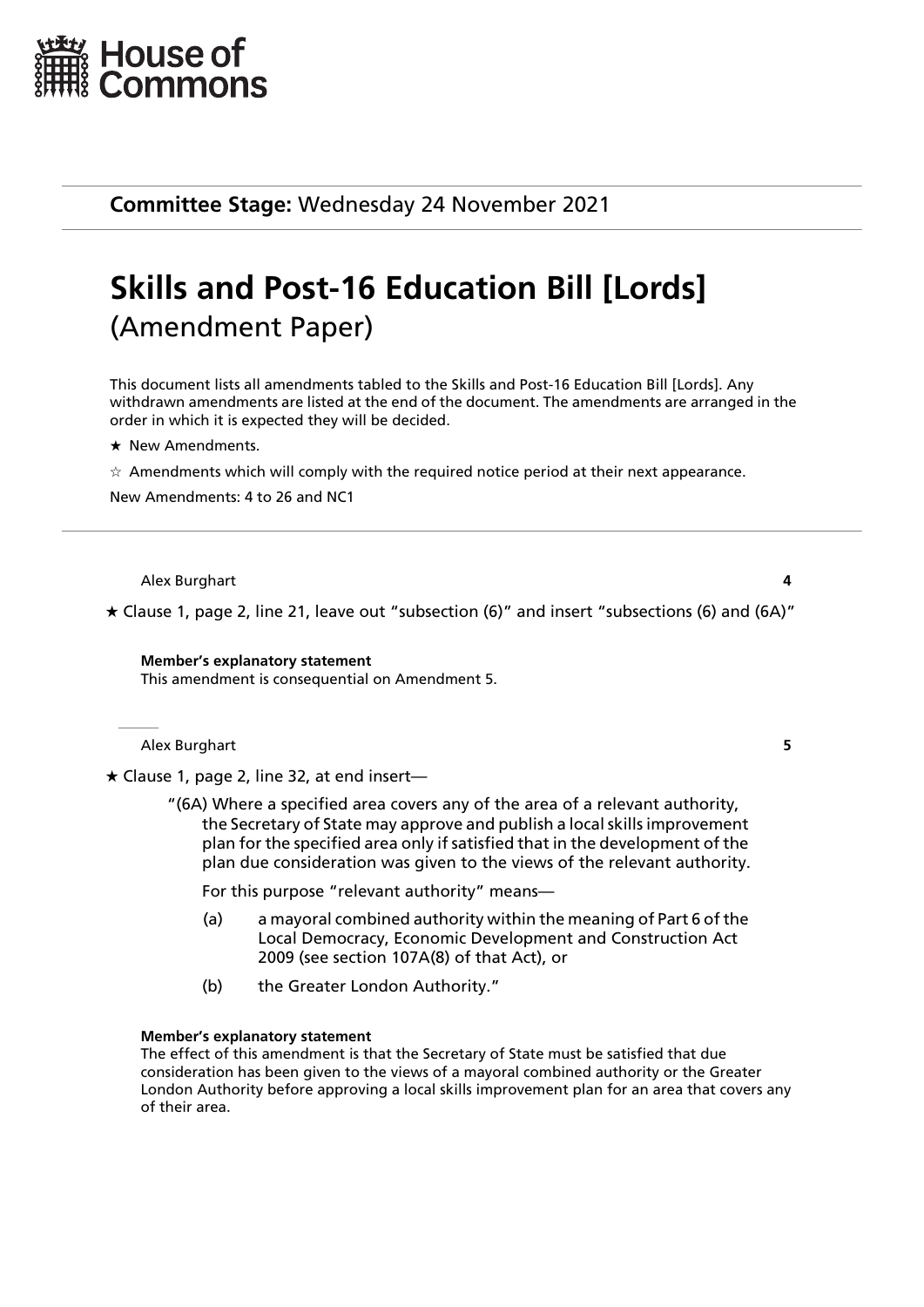$\star$  Clause 1, page 2, line 35, leave out from "body" to "for" in line 37

#### **Member's explanatory statement**

The effect of this amendment is that a local skills improvement plan will be a plan developed by an employer representative body which is designated for a specified area. This amendment, together with Amendments 7, 8 and 9, reverse an amendment made at Lords Report.

Alex Burghart **7**

 $\star$  Clause 1, page 2, line 40, leave out from beginning to "and" in line 6 on page 3

#### **Member's explanatory statement**

This amendment amends the definition of local skills improvement plan with the effect that a plan for a specified area must draw on the views of employers operating within the specified area, and any other evidence. Amendments 6, 7, 8 and 9 reverse an amendment made at Lords Report.

Sarah Champion **1**

 $\dot{\varphi}$  Clause 1, page 3, line 6, after "evidence" insert ", including the views of relevant community groups including those representing the interests of people with disabilities,"

#### **Member's explanatory statement**

This amendment intends to ensure that the evidence informing LSIP development includes information directly relevant to improving the employment prospects of people with disabilities.

Alex Burghart **8**

 $\star$  Clause 1, page 3, line 8, leave out "by people resident"

## **Member's explanatory statement**

This amendment requires the local skills improvement plan for a specified area to summarise skills, capabilities or expertise that are required in the specified area in general, rather than only by people resident in that area. Amendments 6, 7, 8 and 9 reverse an amendment made at Lords Report.

Alex Burghart **9**

Clause 1, page 3, line 9, leave out "and other local bodies"

#### **Member's explanatory statement**

This amendment means that a local skills improvement plan must identify actions that providers can take regarding certain post-16 technical education or training that they provide when making decisions about that education or training. Amendments 6, 7, 8 and 9 reverse an amendment made at Lords Report.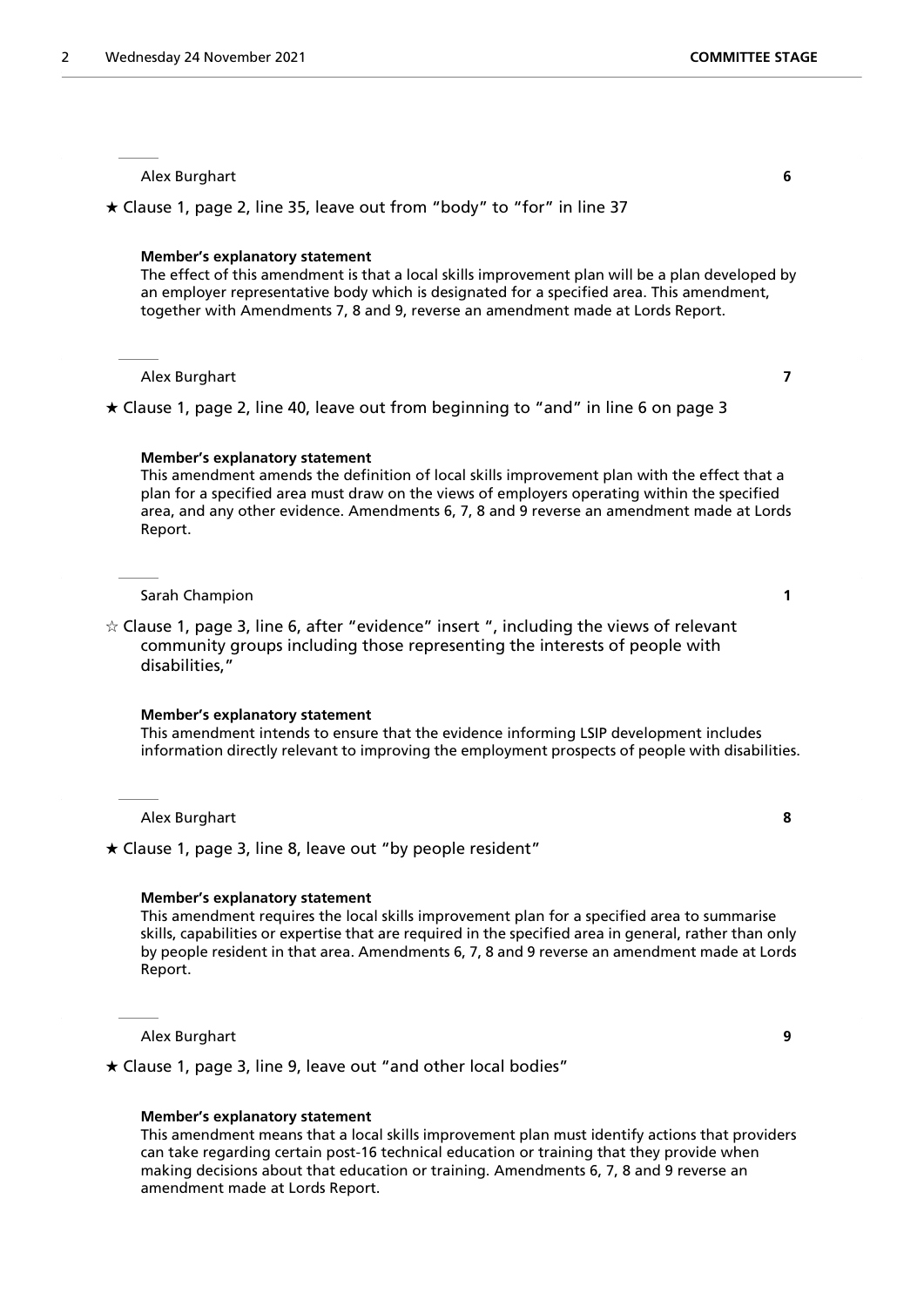Clause 1, page 3, line 10, after "any" insert "English-funded"

## **Member's explanatory statement**

This amendment limits the post-16 technical education or training about which a local skills improvement plan must identify actions that can be taken to such education or training that is English-funded.

Sarah Champion **2**

 $\hat{\varphi}$  Clause 1, page 3, line 12, remove "(b)." and insert "(b), and

(d) identifies actions to be taken to reduce the disability employment gap within the specified area."

# **Member's explanatory statement**

This amendment intends to ensure that the LSIP is used as a vehicle for improving the employment prospects of people with disabilities.

Sarah Champion **3**

 $\hat{\mathbf{z}}$  Clause 2, page 3, line 23, at end insert—

"(iii) the body is composed of employers who demonstrate reputable practice in relation to equality and diversity in employment, including in relation to disability, and"

#### **Member's explanatory statement**

This amendment intends to ensure that members of the body with primary responsibility for creating the LSIP have sufficient understanding of and commitment to equality and diversity to enable them to create an inclusive plan.

Alex Burghart **11**

Clause 4, page 5, line 35, after "institution" insert "in England"

# **Member's explanatory statement**

Amendments 11, 12, 13 and 14 ensure that a relevant provider, to whom the duties in clause 1(4) apply, must be in England. This amendment ensures that, for an institution within the further education sector to be a relevant provider, it must be in England.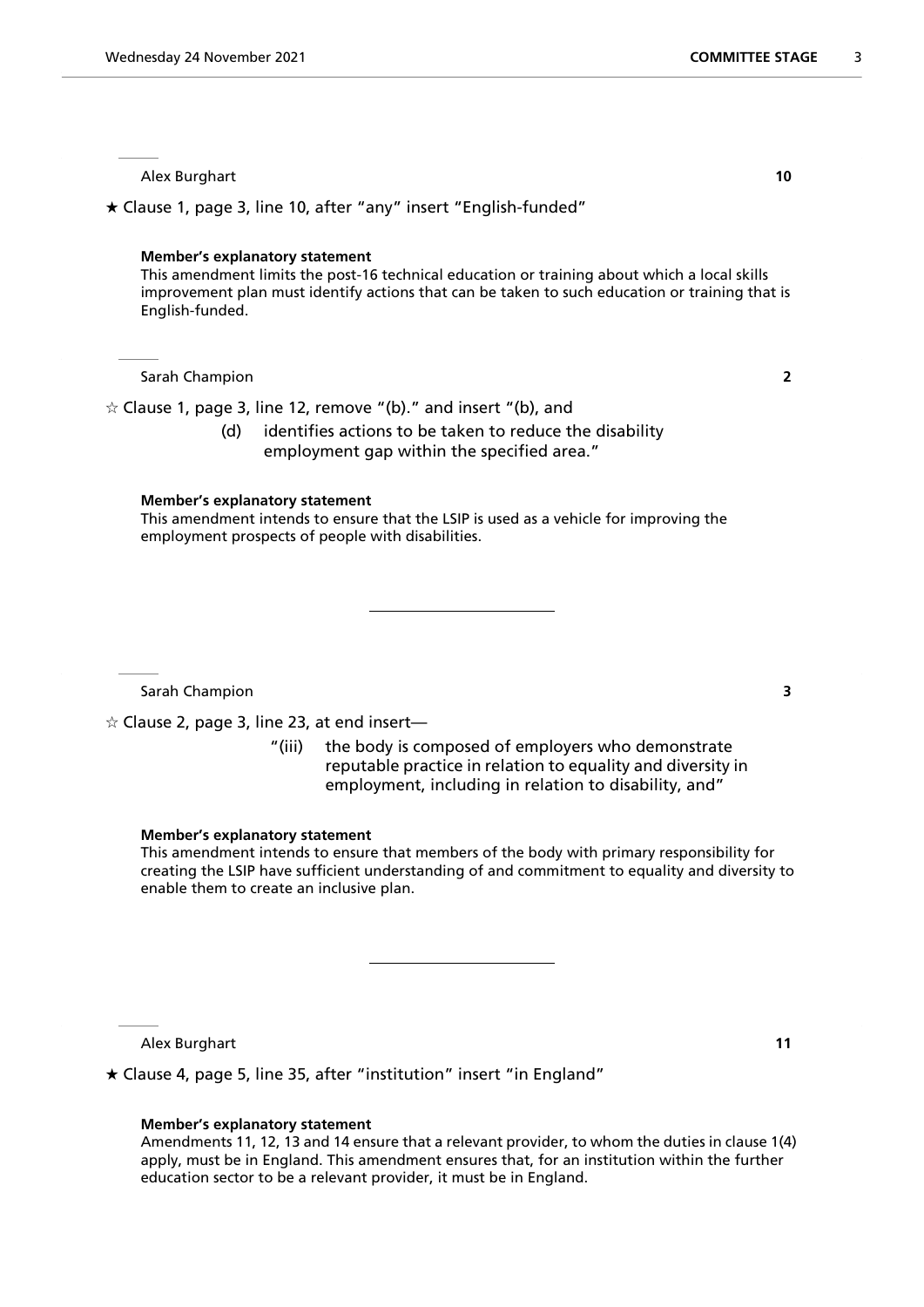Clause 4, page 5, line 38, leave out "a" and insert "an English"

#### **Member's explanatory statement**

See the explanatory statement for Amendment 11. This amendment ensures that a higher education provider will be a relevant provider only if it is an English higher education provider.

#### Alex Burghart **13**

 Clause 4, page 5, line 40, after "provider" insert "whose activities, so far as they relate to the provision of post-16 technical education or training, are carried on, or partly carried on, in England"

#### **Member's explanatory statement**

See the explanatory statement for Amendment 11. This amendment ensures that an independent training provider is a relevant provider only if the provider's activities that relate to providing post-16 technical education or training are carried on, or partly carried on, in England.

Alex Burghart **14**

 $\star$  Clause 4, page 5, line 41, at end insert "in England"

#### **Member's explanatory statement**

See the explanatory statement for Amendment 11. This amendment ensures that the only schools that can be relevant providers by virtue of regulations under clause 4 are schools in England.

Alex Burghart **15**

 Clause 4, page 6, line 9, leave out "in respect of which amounts are" and insert "funded, wholly or partly, by amounts"

#### **Member's explanatory statement**

This amendment, together with Amendments 16 and 17, ensure that education or training is treated as English-funded where amounts are paid directly to providers of the education or training in accordance with regulations made by the Secretary of State (as, for example, where payments are made by the Student Loans Company).

Alex Burghart **16**

Clause 4, page 6, line 10, leave out "by the Secretary of State"

**Member's explanatory statement**

See the explanatory statement for Amendment 15.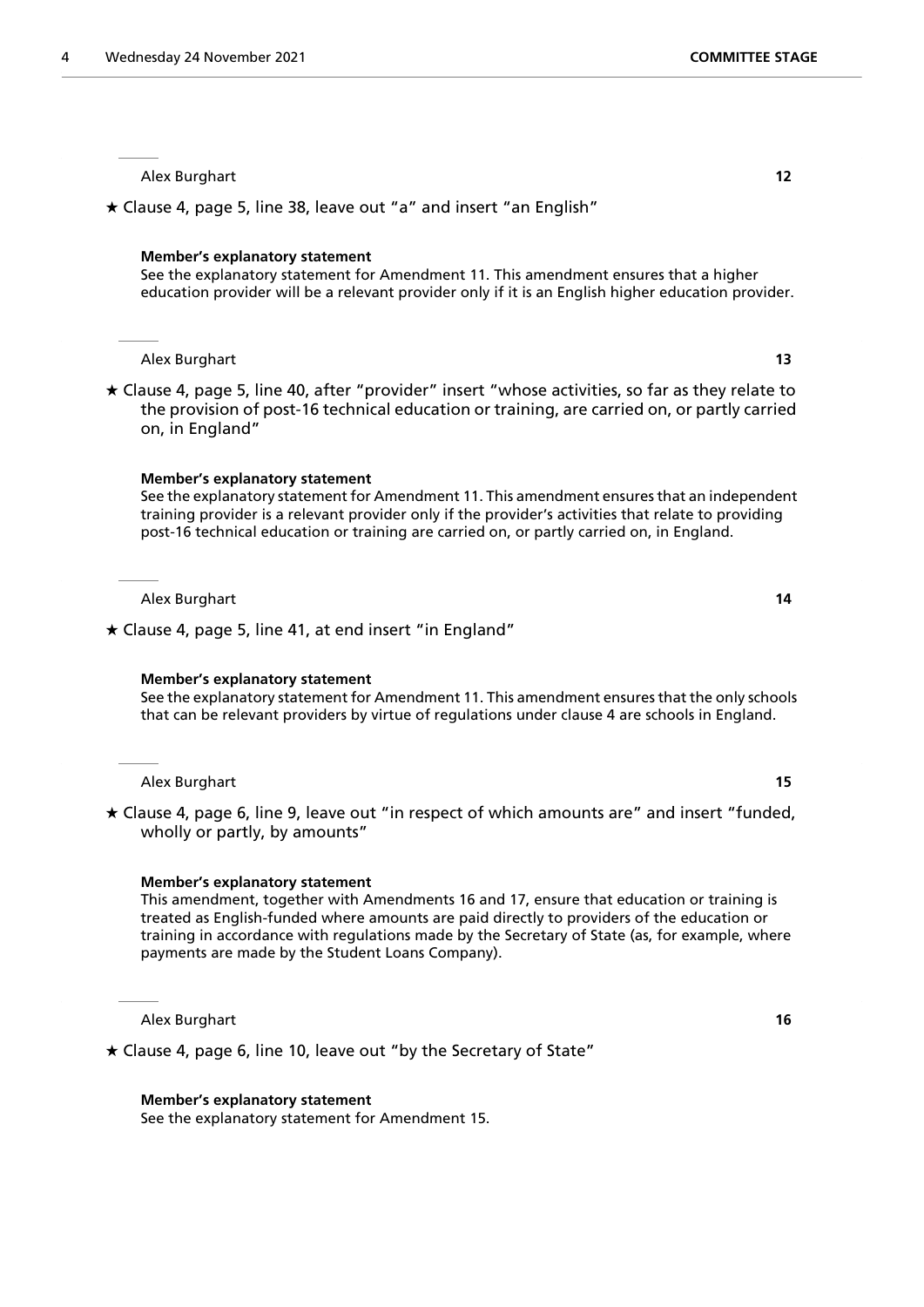Clause 4, page 6, line 11, after "made" insert "by the Secretary of State"

## **Member's explanatory statement**

See the explanatory statement for Amendment 15.

Alex Burghart **18**

 $\star$  Clause 7, page 10, leave out lines 38 to 40

#### **Member's explanatory statement**

This amendment leaves out subsection (3) of section A2D6 (approved technical education qualifications: approval and withdrawal) to be inserted into the Apprenticeships, Skills, Children and Learning Act 2009. The subsection was inserted at Lords Report.

Alex Burghart **19**

 $\star$  Clause 7, page 10, leave out lines 41 and 42

# **Member's explanatory statement**

This amendment leaves out subsection (4) of section A2D6 (approved technical education qualifications: approval and withdrawal) to be inserted into the Apprenticeships, Skills, Children and Learning Act 2009. The subsection was inserted at Lords Report.

Alex Burghart **20**

 $\star$  Page 18, line 2, leave out Clause 14

# **Member's explanatory statement**

This amendment leaves out clause 14 of the Bill (amendments to section 42B of the Education Act 1997), which was inserted at Lords Report where it replaced the new clause (inserted immediately beforehand) "Information about technical education and training: access to English schools" which is now reinserted by NC1.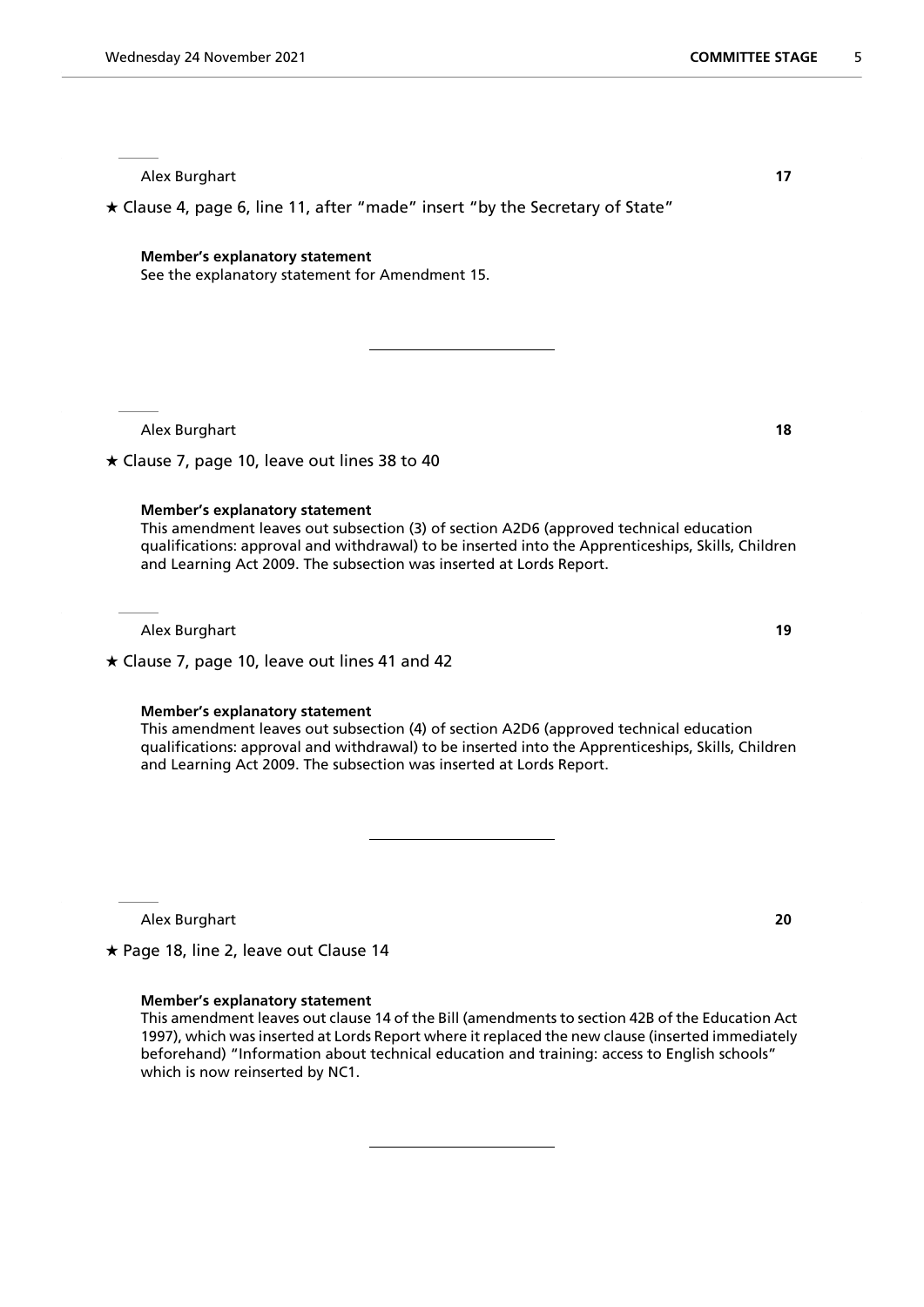$\star$  Page 21, line 28, leave out Clause 17

# **Member's explanatory statement**

This amendment leaves out clause 17 of the Bill (universal credit conditionality), which was inserted at Lords Report.

Alex Burghart **22**

 $\star$  Page 22, line 1, leave out Clause 18

# **Member's explanatory statement**

This amendment leaves out clause 18 of the Bill (lifelong learning: review), which was inserted at Lords Report.

Alex Burghart **23**

Clause 19, page 22, line 34, leave out subsection (3)

# **Member's explanatory statement**

This amendment leaves out clause 19(3) of the Bill (regulations about courses of initial teacher training for further education to include provision about special educational needs awareness training), which was inserted at Lords Report.

Alex Burghart **24**

 Clause 22, page 28, line 15, leave out from first "to" to "paid" in line 16 and insert "an agreement for the funding authority to provide funding to the provider includes a reference to an agreement or arrangements between the funding authority and the provider by virtue of which amounts can or must be"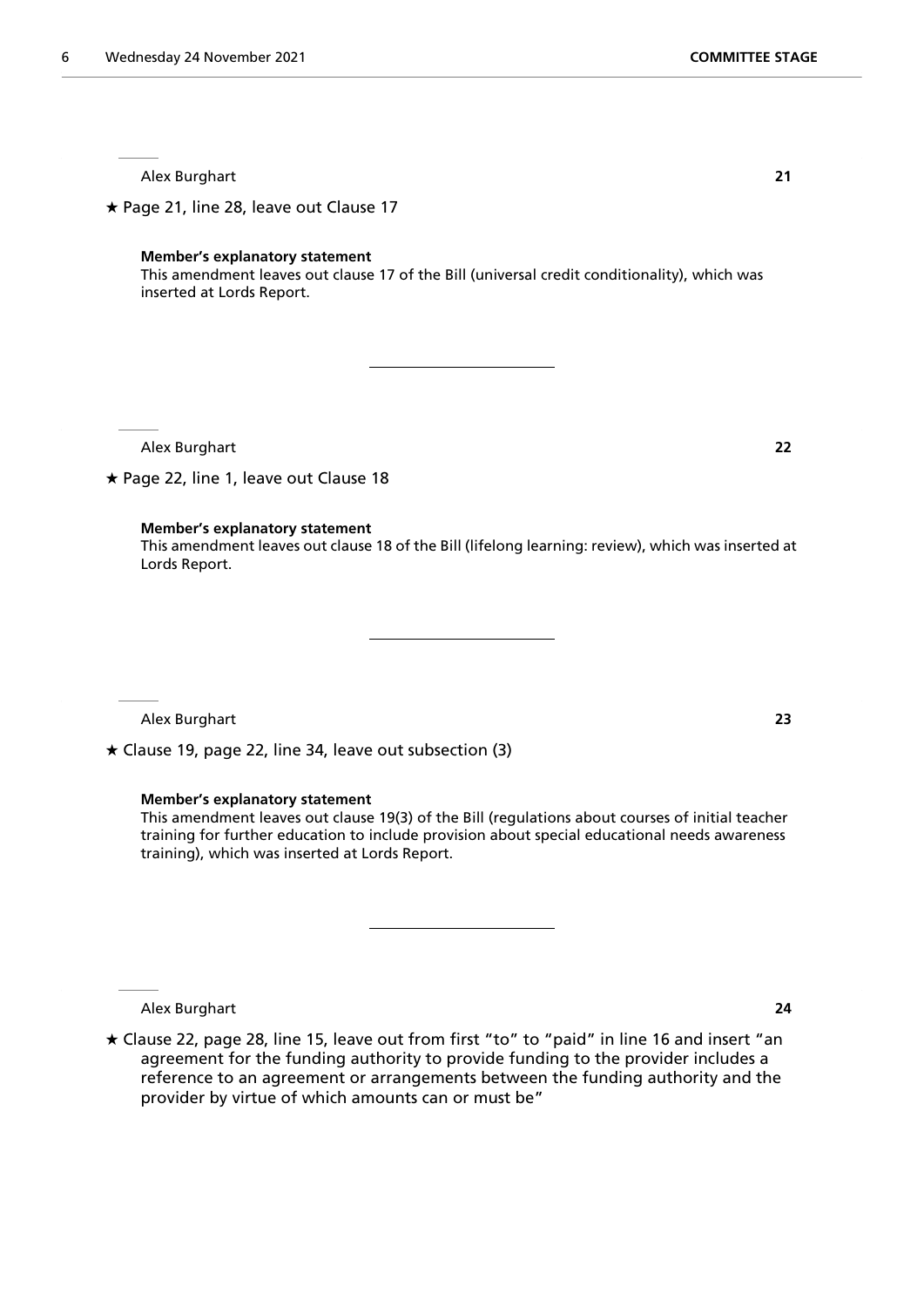#### **Member's explanatory statement**

This amendment makes clear that an agreement between the Secretary of State and an education provider that must be in place in order for student loans to be paid directly to the provider counts as "funding arrangements" for the purposes of clause 22. It also covers arrangements other than agreements.

Alex Burghart **25**

 $\star$  Page 30, line 14, leave out Clause 25

# **Member's explanatory statement**

This amendment leaves out clause 25 of the Bill (provision of opportunities for education and skills development), which was inserted at Lords Report.

Alex Burghart **26**

 $\star$  Clause 39, page 42, line 13, leave out subsection (2)

# **Member's explanatory statement**

This amendment removes the privilege amendment inserted in the Lords.

Alex Burghart **NC1**

 $\star$  To move the following Clause—

# **"Information about technical education and training: access to English schools**

- (1) Section 42B of the Education Act 1997 (information about technical education: access to English schools) is amended as follows.
- (2) In subsection (1), for "is an opportunity" substitute "are opportunities".
- (3) After subsection (1) insert—
- "(1A) In complying with subsection (1), the proprietor must give access to registered pupils on at least one occasion during each of the first, second and third key phase of their education."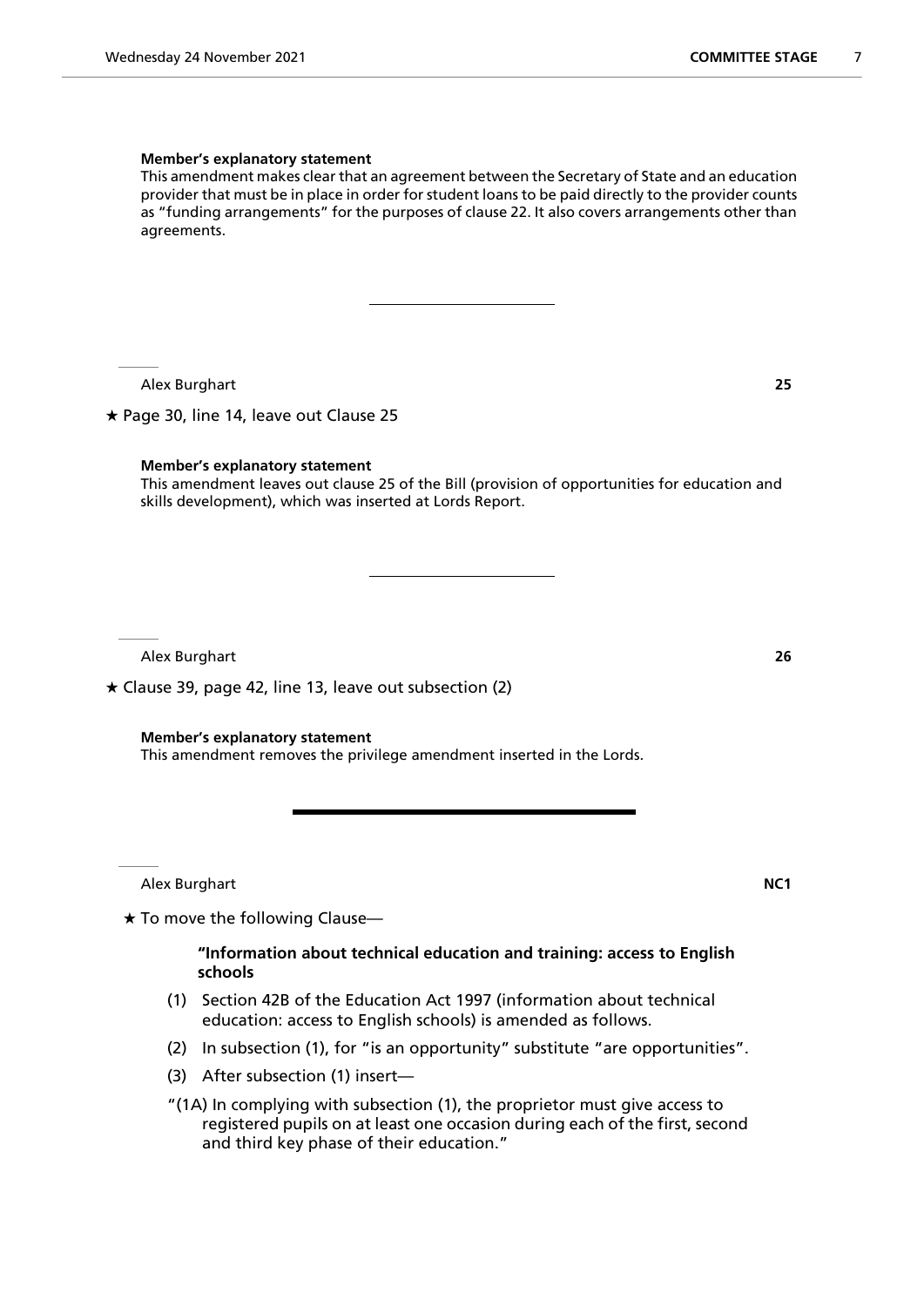(4) After subsection (2) insert—

"(2A) The proprietor of a school in England within subsection (2) must—

- (a) ensure that each registered pupil meets, during each of the first and second key phases of their education, at least one provider to whom access is given (or any other number of such providers that may be specified for the purposes of that key phase by regulations under subsection (8)), and
- (b) ask providers to whom access is given to provide information that includes the following—
	- (i) information about the provider and the approved technical education qualifications or apprenticeships that the provider offers,
	- (ii) information about the careers to which those technical education qualifications or apprenticeships might lead,
	- (iii) a description of what learning or training with the provider is like, and
	- (iv) responses to questions from the pupils about the provider or approved technical education qualifications and apprenticeships.
- (2B) Access given under subsection (1) must be for a reasonable period of time during the standard school day."
- (5) In subsection (5)—
	- (a) in paragraph (c), at the end insert "and the times at which the access is to be given;";
	- (b) after paragraph (c) insert—
	- "(d) an explanation of how the proprietor proposes to comply with the obligations imposed under subsection (2A)."
- (6) In subsection (8), after "subsection (1)" insert "or (2A)".
- (7) After subsection (9) insert—
- "(9A) For the purposes of this section—
	- (a) the first key phase of a pupil's education is the period—
		- (i) beginning at the same time as the school year in which the majority of pupils in the pupil's class attain the age of 13, and
		- (ii) ending with 28 February in the following school year;
	- (b) the second key phase of a pupil's education is the period—
		- (i) beginning at the same time as the school year in which the majority of pupils in the pupil's class attain the age of 15, and
		- (ii) ending with 28 February in the following school year;
	- (c) the third key phase of a pupil's education is the period—
		- (i) beginning at the same time as the school year in which the majority of pupils in the pupil's class attain the age of 17, and
		- (ii) ending with 28 February in the following school year.""